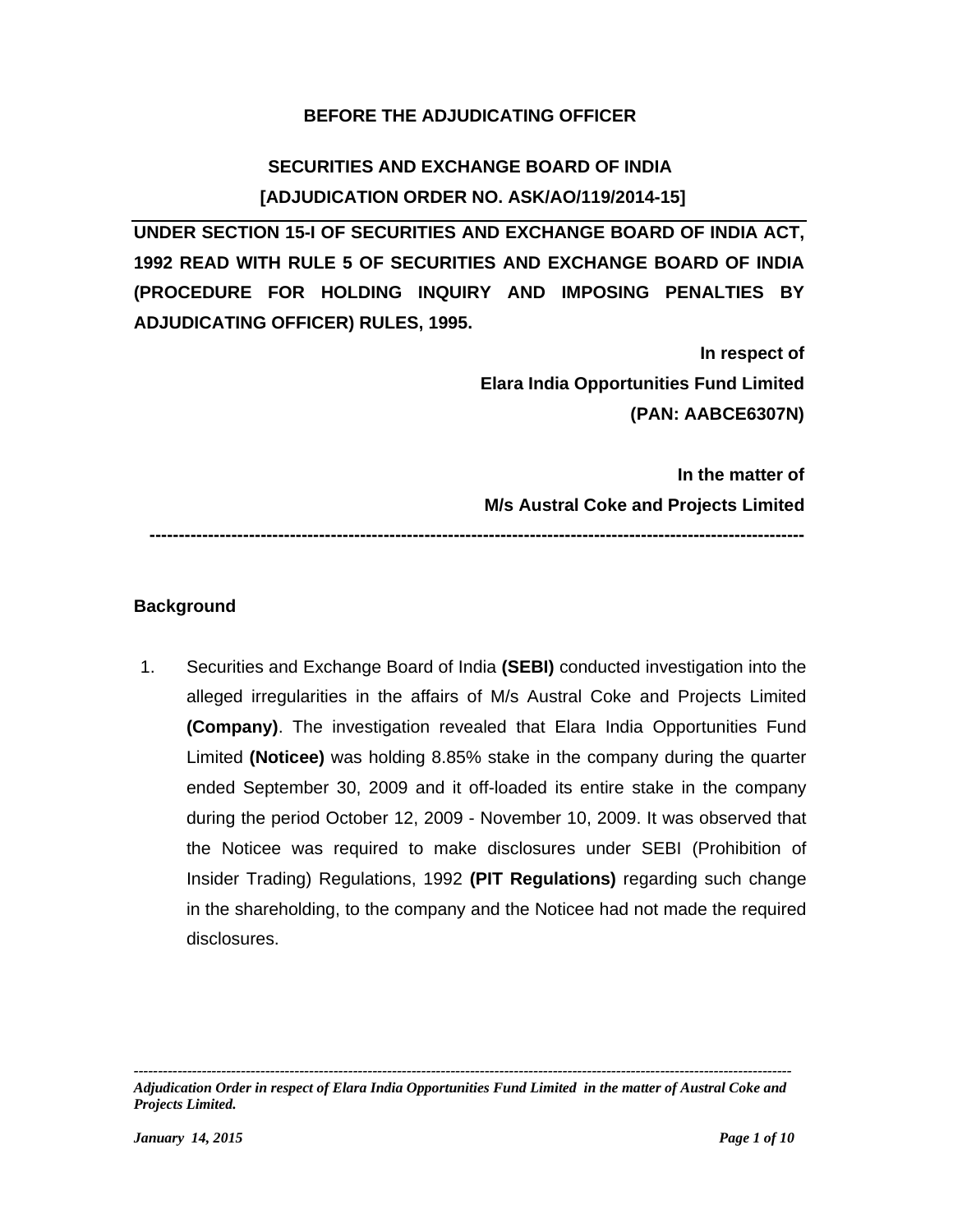2. SEBI has, therefore, initiated adjudicating proceedings under the Securities and Exchange Board of India, 1992 **(SEBI Act)** to inquire into and adjudge under section 15A(b) of the SEBI Act, the alleged violations of the provisions of regulations 13 (3) of PIT Regulations committed by the Noticee.

# **Appointment of Adjudication Officer**

3. The undersigned was appointed as Adjudicating Officer vide order dated July 21, 2014 under section 15-I of SEBI Act read with rule 3 of SEBI (Procedure for Holding Inquiry and Imposing Penalty by Adjudicating Officer) Rules, 1995 **(Adjudication Rules)** to inquire into and adjudge under section 15A(b) of the SEBI Act the alleged violations of the provisions of regulation 13 (3) of PIT Regulations by the Noticee.

# **Show Cause Notice, Reply and Personal Hearing**

- 4. Show Cause Notice dated August 21, 2014 (**SCN**) was issued to the Noticee under rule 4(1) of the Adjudication Rules to show cause as to why an inquiry should not be initiated and penalty be not imposed against it under section 15A(b) of the SEBI Act for the alleged violations specified in the SCN.
- 5. The Noticee vide letter dated September 04, 2014 filed reply to the SCN. Thereafter, the Noticee was granted an opportunity of hearing on September 24, 2014. As the Noticee did not appear for hearing on the scheduled date, another opportunity of personal hearing was granted to the Noticee on December 22, 2014. In response, the Noticee, vide letter dated December 22, 2014, submitted that it had not received the Hearing Notice for the hearing scheduled for September 24, 2014. It also requested for a short adjournment for the personal hearing scheduled for December 22, 2014. Accordingly,

*<sup>---------------------------------------------------------------------------------------------------------------------------------------</sup>  Adjudication Order in respect of Elara India Opportunities Fund Limited in the matter of Austral Coke and Projects Limited.*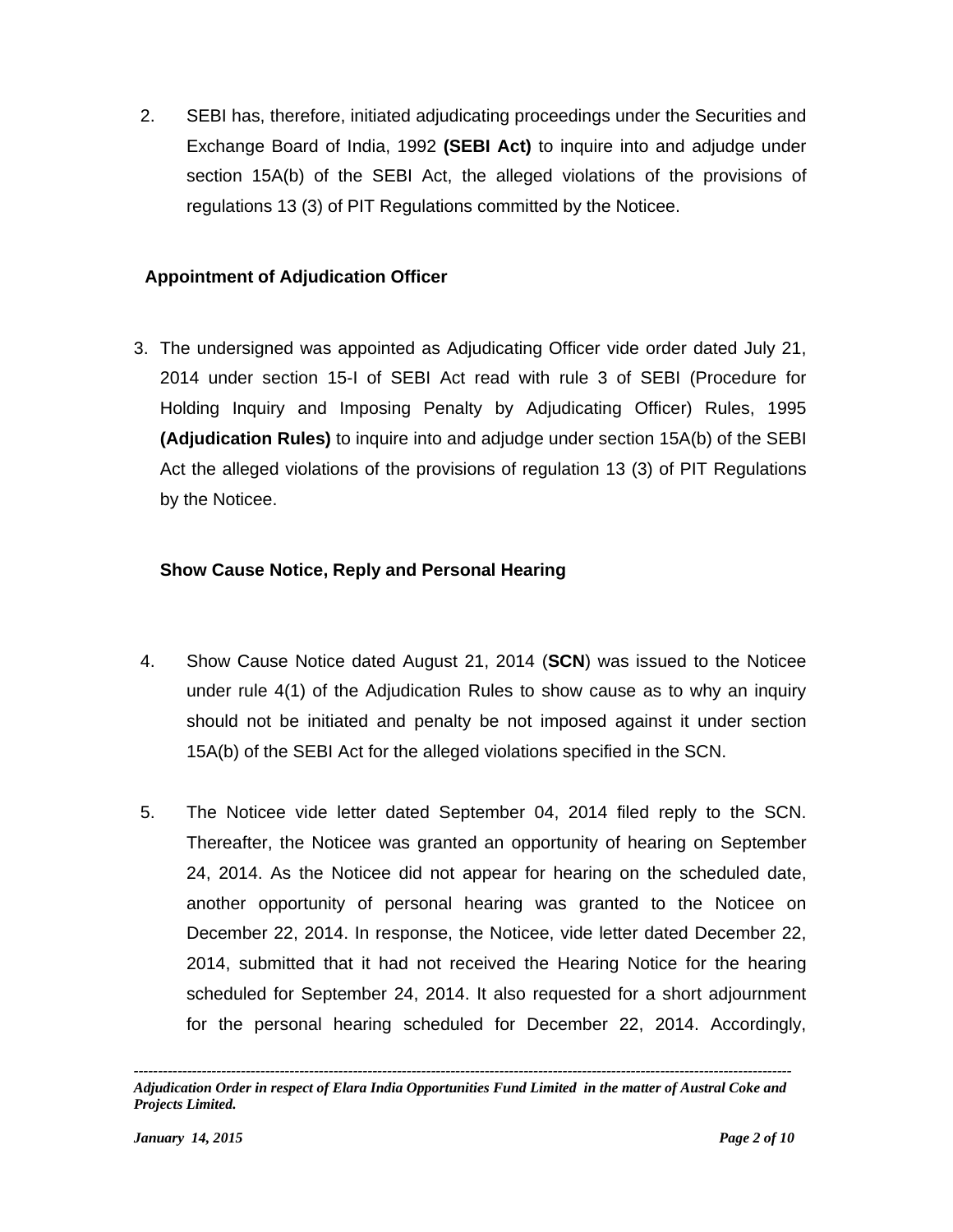another opportunity of hearing was granted to the Noticee on January 08, 2015 when Shri Ajay Achuthan, Advocate appeared as Authorized Representative (AR) of the Noticee. The AR re-iterated the submissions made by the Noticee vide letter dated September 04, 2014 and requested for 2 days time for filing additional submissions. Vide letter dated January 12, 2015 additional submissions were filed on behalf of the Noticee.

# **Consideration of Issues, Evidence and Findings**

- 6 I have carefully perused the material available on record, written and oral submissions made by the Noticee.
- 7 The issues that arise for consideration in the instant case are:
	- a. Whether the Noticee has violated the provisions of regulation 13 (3) of PIT Regulations?
	- b. Do the violations if any, on the part of the Noticee attract penalty under section 15A (b) of SEBI Act?
	- c. If so, how much penalty should be imposed on the Noticee taking into consideration the factors mentioned in section 15J of the SEBI Act?
- 8 The relevant provisions of PIT Regulations are as under:

# **PIT Regulations**

## *Regulation 13*

*Disclosure of interest or holding by directors and officers and substantial shareholders in a listed company - Initial Disclosure* 

(*1) ..............................* 

*(2)....................* 

*<sup>---------------------------------------------------------------------------------------------------------------------------------------</sup>  Adjudication Order in respect of Elara India Opportunities Fund Limited in the matter of Austral Coke and Projects Limited.*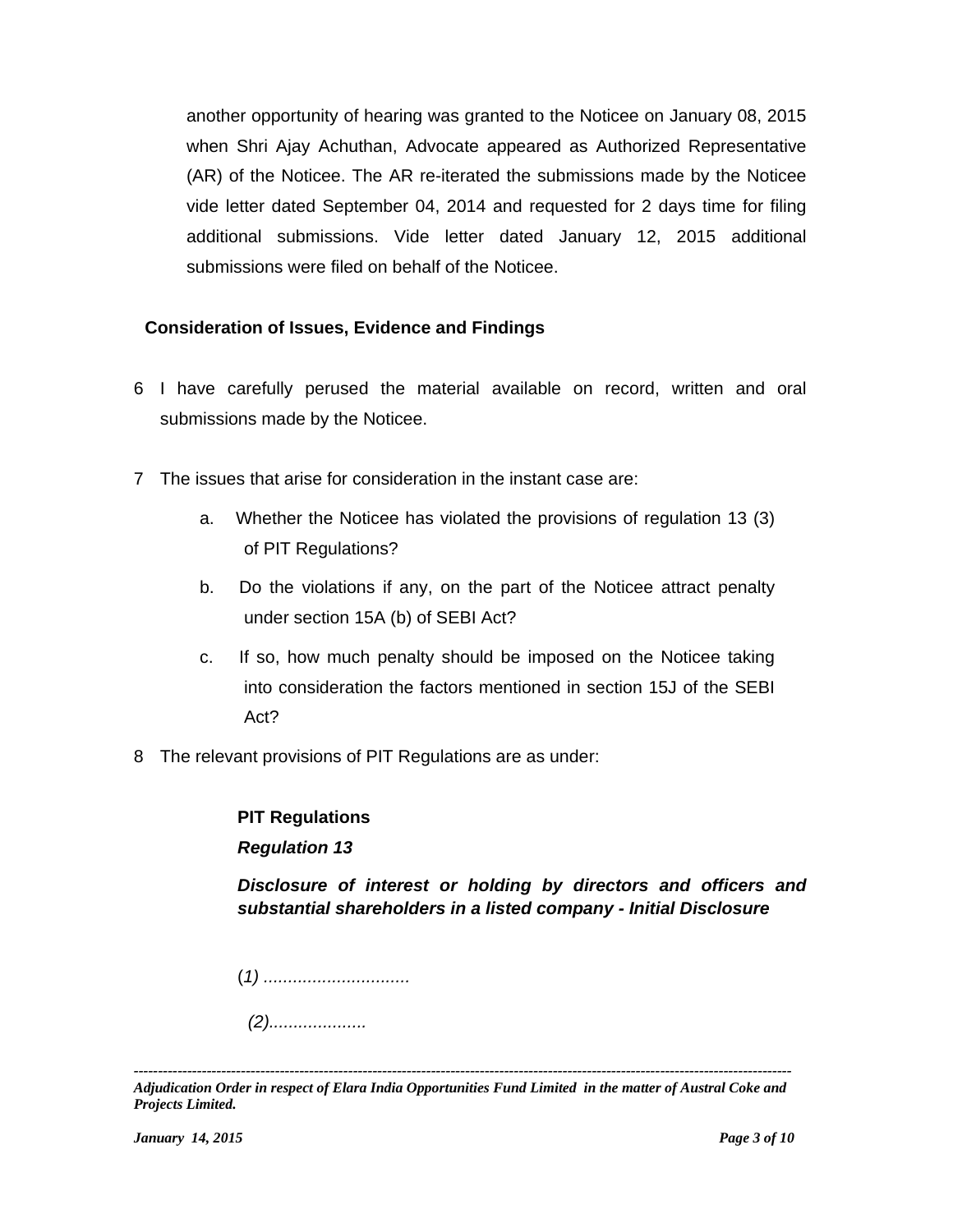*(3) Any person who holds more than 5% shares or voting rights in any listed company shall disclose to the company in [in Form C] the number of shares or voting rights held and change in shareholding or voting rights, even if such change results in shareholding falling below 5%, if there has been change in such holdings from the last disclosure made under sub-regulation (1) or under this sub-regulation: and such change exceeds 2% of total* 

*(4) ....................* 

*4(A) ..................................* 

*shareholding or voting rights in the company. .* 

*(5) .................* 

9 I note that Austral Coke and Projects Limited is a company listed on The Mumbai Stock Exchange Limited (BSE) and the National Stock Exchange Limited (NSE). During the period October 15-30, 2009, price of the scrip of the company fell by around 20%. This was just prior to the disclosure of results on November 02, 2009 for the quarter ended September 30, 2009. The Noticee was a shareholder of the company. The investigation conducted by SEBI revealed that the Noticee was holding 8.85% stake in the company during the quarter ended September 30, 2009 and it off-loaded its entire stake in the company during the period October 12, 2009 - November 10, 2009. The day wise selling of the Noticee and change in the shareholding is as under: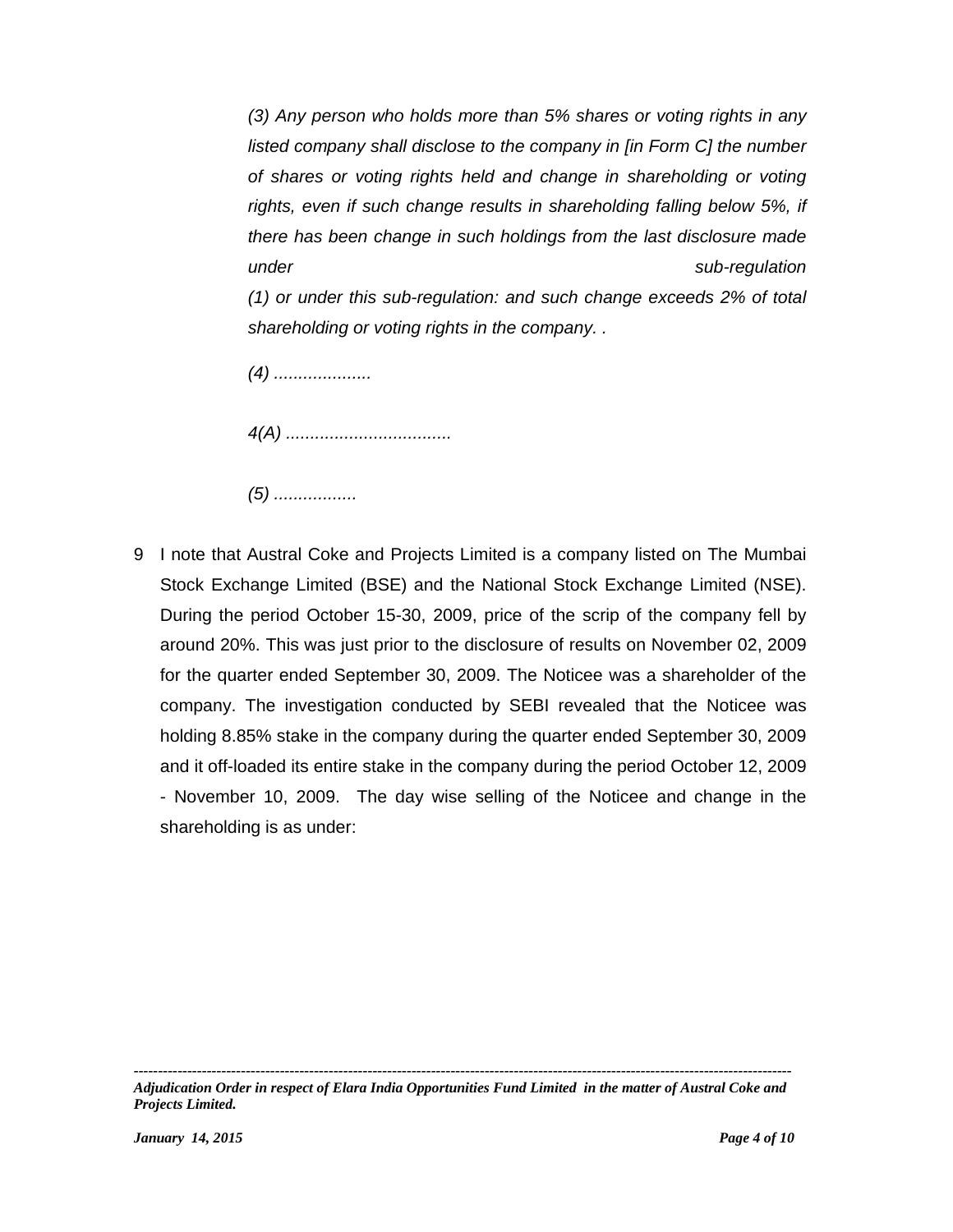|             | <b>Offloading</b><br>of<br>shares on |                | <b>Total</b>      |              | <b>Cumulative</b> |
|-------------|--------------------------------------|----------------|-------------------|--------------|-------------------|
|             |                                      |                | offloading        |              | change (%)        |
|             |                                      |                | (no.<br><b>of</b> | in<br>Change |                   |
| <b>Date</b> | <b>NSE</b>                           | <b>BSE</b>     | shares)           | Holding in % |                   |
| 12-Oct-09   | 1250000                              | 1250000        | 2500000           | 0.86         | 0.86              |
| 14-Oct-09   | 2620000                              | $\Omega$       | 2620000           | 0.90         | 1.76              |
| 21-Oct-09   | 2700000                              | 2500000        | 5200000           | 1.79         | 3.55              |
| 22-Oct-09   | 2800000                              | 2300000        | 5100000           | 1.76         | 5.31              |
| 23-Oct-09   | 2800000                              | 2200000        | 5000000           | 1.72         | 7.03              |
| 5-Nov-09    | 2300000                              | $\Omega$       | 2300000           | 0.79         | 7.83              |
| 6-Nov-09    | 2215023                              | $\Omega$       | 2215023           | 0.76         | 8.59              |
| 10-Nov-09   | 742267                               | $\overline{0}$ | 742267            | 0.26         | 8.85              |

It was further revealed that the shareholding of the Noticee in the company had changed by more than 2% shares on October 21, 2009 and October 23, 2009 and the Noticee ought to have disclosed such a change in its shareholding to the company as per regulation 13 (3) of PIT Regulations. As the required disclosures was not made by the Noticee, it was alleged in the SCN that the Noticee had violated the provisions of regulation 13 (3) of PIT Regulations.

10 In response to the allegations, the Noticee made the following submissions:

• Being a foreign fund, it had no knowledge of disclosures to made under regulation 13 (3) of PIT Regulations.

*<sup>---------------------------------------------------------------------------------------------------------------------------------------</sup>  Adjudication Order in respect of Elara India Opportunities Fund Limited in the matter of Austral Coke and Projects Limited.*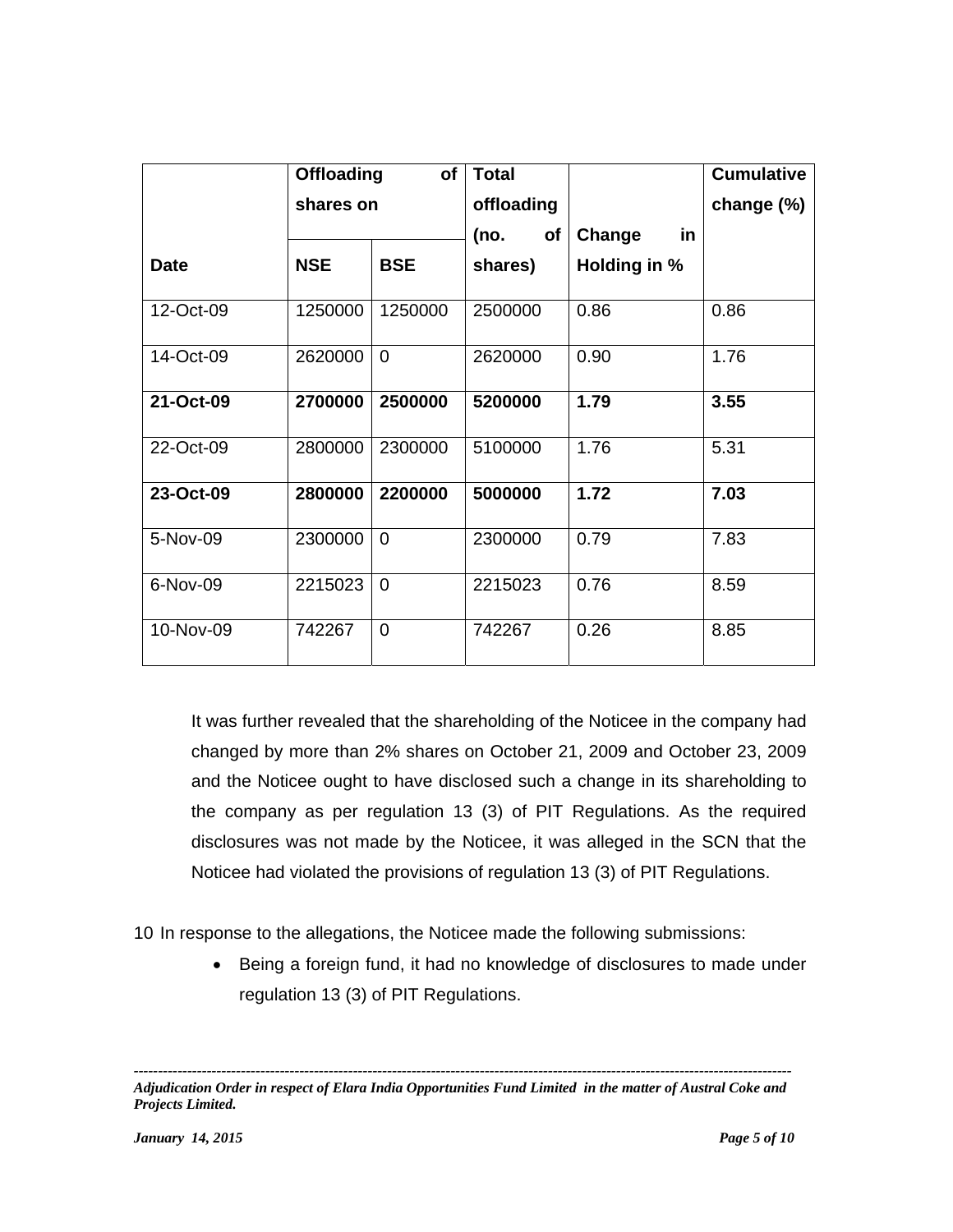- It relied on its Compliance Officer, who had in turn informed the Noticee that all statutory and regulatory requirements, including filings and disclosures with appropriate authorities as required under applicable laws have been taken care of.
- After receiving the SCN in the instant proceedings, the Noticee has made the disclosures with the company on September 03, 2014.
- The alleged disclosure was neither deliberated nor willful on the part of the Noticee and it had no malafide intentions.
- The shareholding pattern of the company clearly shows that how the Noticee off-loaded the shares of the company and the details regarding the shareholding of the Noticee in the company was available on the website of the stock exchanges.
- The irregularities committed by the Noticee has not resulted in any loss to ant investors nor any undue financial gain to the Noticee.
- Reliance was placed on the order of Securities Appellate Tribunal (SAT) in the matter of Rajendra G Parekh vs SEBI decided on January 21, 2010.
- 11 From the above submissions of the Noticee, I note that the Noticee has not disputed the aforesaid transactions relating to off-loading of shares in the company and consequent changes in the shareholding of the Noticee in the company. The Noticee has submitted that being a foreign fund it was not aware of the disclosure requirements to be made under PIT Regulations. I also note that post issuance of the SCN, the Noticee has filed the required disclosures with the company.
- 12 Regulation 13(3) of PIT Regulations requires that any person who holds more than 5% of shares shall disclose to the company any change in shareholding exceeding 2% of the total shareholding or voting rights in the company. In the instant case, as stated in the foregoing paragraphs, consequent upon off-loading of the shares in the company, the shareholding of the Noticee had undergone change by more than 2% on two occasions i.e, on October 21, 2009 and on October 23, 2009. The Noticee

*<sup>---------------------------------------------------------------------------------------------------------------------------------------</sup>  Adjudication Order in respect of Elara India Opportunities Fund Limited in the matter of Austral Coke and Projects Limited.*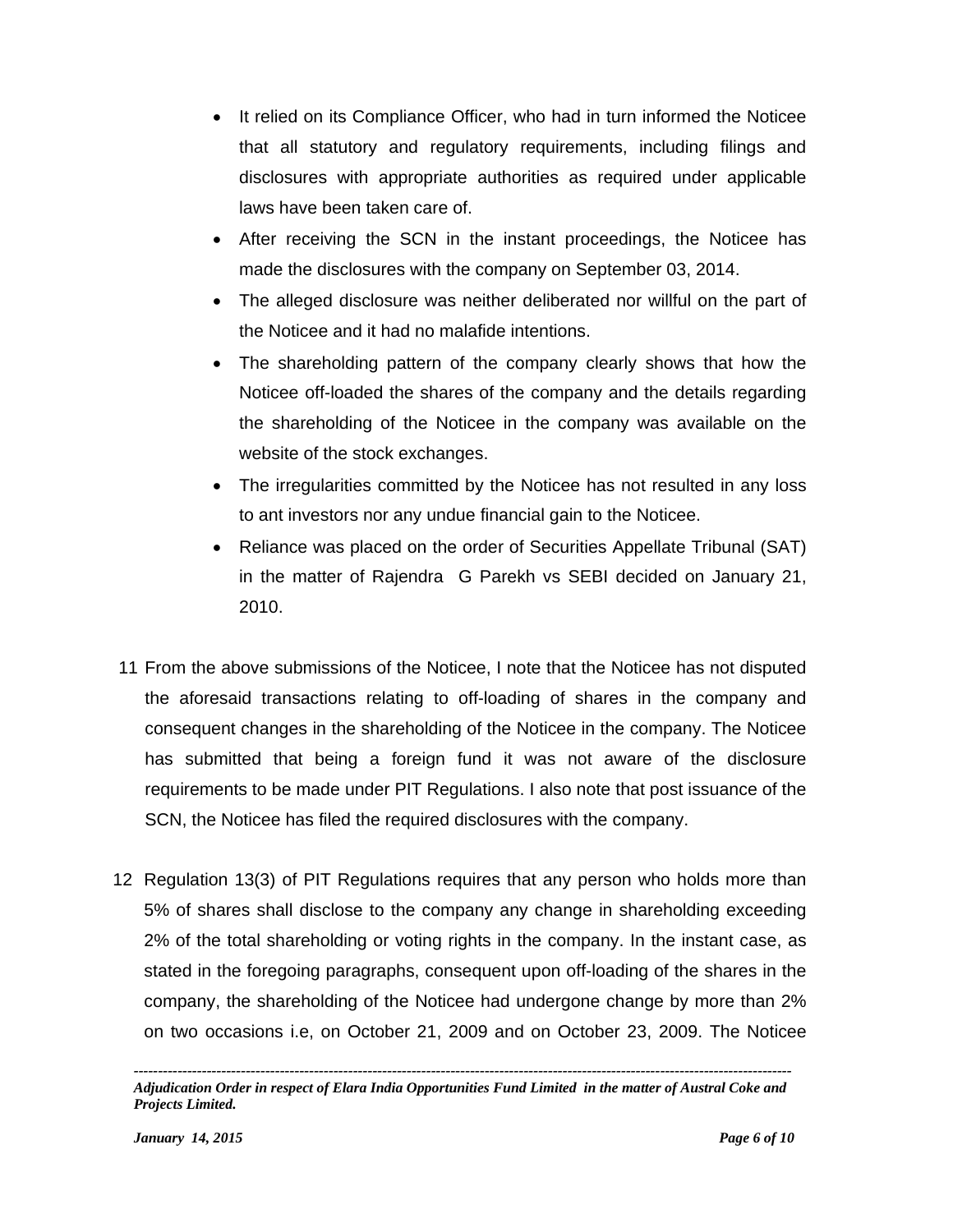had crossed the prescribed limits of regulation 13 (3) of PIT Regulations on both the occasions and was under the obligation to make disclosures as mandated under the relevant provisions of PIT Regulations. I find that the Noticee failed to make the requisite disclosures regarding change in its shareholding consequent upon the transactions listed in the above table, wherein it had statutory obligation to disclose to the company under PIT Regulations. I note that the Noticee has made certain disclosures recently i.e, after the issuance of SCN to it. In this regard, it is pertinent to state here that timeliness is the essence of disclosure and delayed disclosure would serve no purpose at all. I am of the view that when mandatory time period is stipulated for doing a particular activity, completion of the same after that period would constitute default in compliance and not delay.

- 13 I note that the Noticee has submitted that it is a foreign fund and was not aware of the disclosure requirements under PIT Regulations. Even though it is a foreign fund, while operating in the securities market of another country, it is mandatory that the Noticee should be conversant with the relevant laws of the host country. It cannot simply act ignorant of such regulatory requirements. It is noted that *Ignorantia juris non excusat'*, that is to say, ignorance of law is not an excuse. Ignorance of law of the state does not exclude any person from the penalty for the breach of it, because every person is bound to know the law, and is presumed so to do. If any individual should infringe the law of the country through ignorance or carelessness, he must abide by the consequences of his error. Hence, I do not find any merit in the submissions of the Noticee that he was ignorant about the disclosure requirements.
- 14 I also note that the Noticee has placed reliance on the order of SAT in the matter of Rajendra G Parekh vs SEBI. I have perused the order of Hon'ble SAT in the said matter wherein the AO had imposed a monetary penalty of Rs 15 Lakh on appellants for violating the SEBI (Prohibition of Unfair Trade Practices relating to Securities Market) Regulations, 2003 **(PFUTP Regulations)** as well as PIT Regulations without bifurcating the penalty amount for each violations. The Hon'ble SAT had set aside the findings pertaining to the violation of PFUTP Regulations and reduced the

*<sup>---------------------------------------------------------------------------------------------------------------------------------------</sup>  Adjudication Order in respect of Elara India Opportunities Fund Limited in the matter of Austral Coke and Projects Limited.*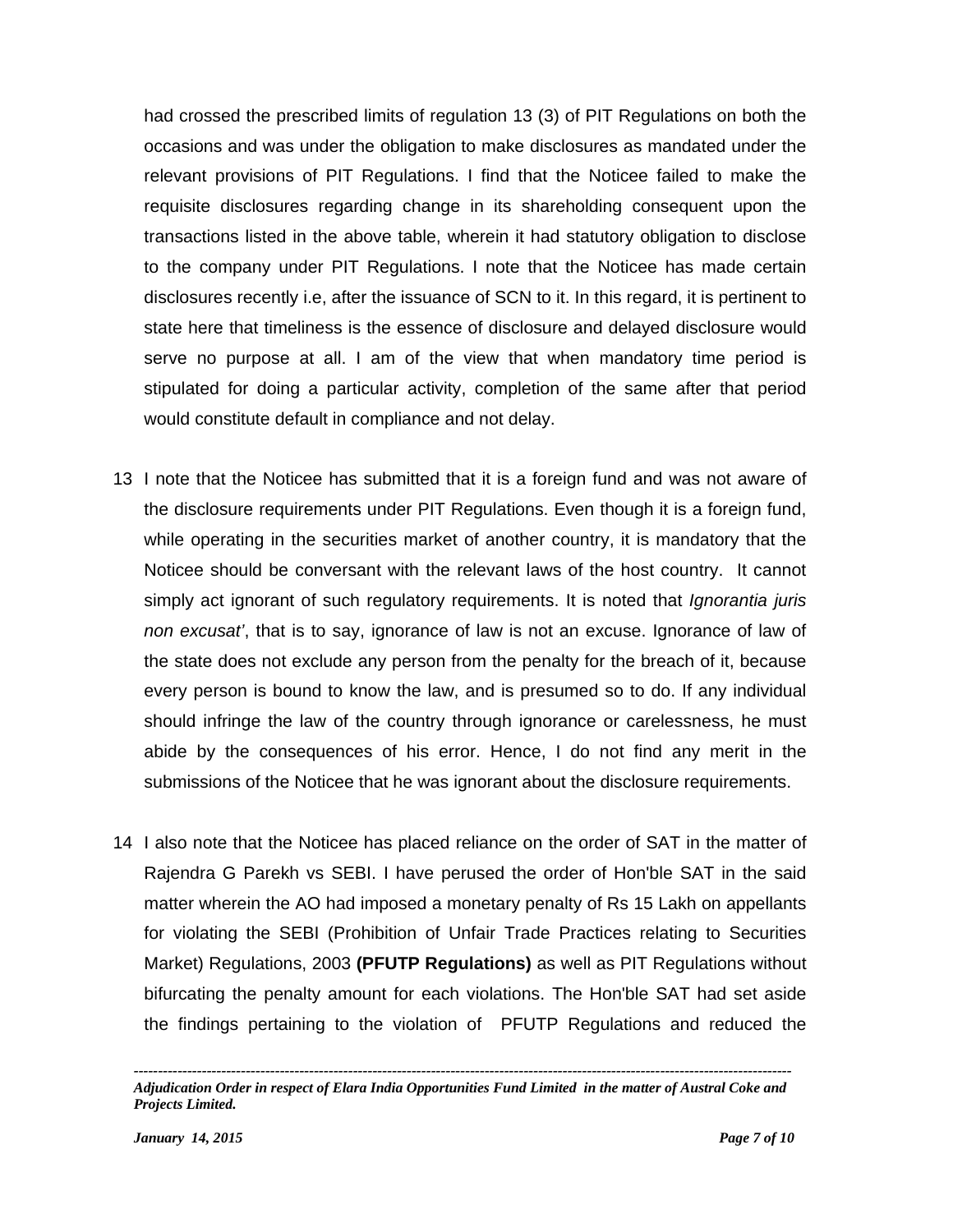penalty to Rs. 3 lakhs for violating the PIT Regulations. Thus I find that Hon'ble SAT did not grant any relief to the Appellants therein for violating the PIT Regulations. As such, the order cited by the Noticee would be of not much assistance to it, because in the instant case, the violation has been established hereinabove and penalty, therefore, becomes imposable based on the facts and circumstances of the case on hand.

- 15 On the basis of the foregoing discussion, I find that the Noticee has violated the provisions of regulations 13(3) of PIT Regulations on both the occasions. At this juncture, it is relevant to quote the judgment of Supreme Court in the matter of *SEBI vs. Shri Ram Mutual Fund* wherein it was inter alia held that *"once the violation of statutory regulations is established, imposition of penalty becomes sine qua non of violation and the intention of parties committing such violation becomes totally irrelevant. Once the contravention is established, then the penalty is to follow."*
- 16 Thus, the aforesaid violation by the Noticee make it liable for penalty under section 15A(b) of the SEBI Act which reads thus:

## *SEBI Act*

*15A - "Penalty for failure to furnish information, return, etc. - If any person, who is required under this Act or any rules or regulations made there under,-*

 *(a)………* 

 *(b) to file any return or furnish any information, books or other documents within the time specified therefor in the regulations, fails to file return or furnish the same within the time specified therefor in the regulations, he shall be liable to a penalty of one lakh rupees for each day during which such failure continues or one crore rupees, whichever is less".* 

17 While determining the quantum of penalty, it is important to consider the factors stipulated in section 15J of SEBI Act, which reads as under:-

*<sup>---------------------------------------------------------------------------------------------------------------------------------------</sup>  Adjudication Order in respect of Elara India Opportunities Fund Limited in the matter of Austral Coke and Projects Limited.*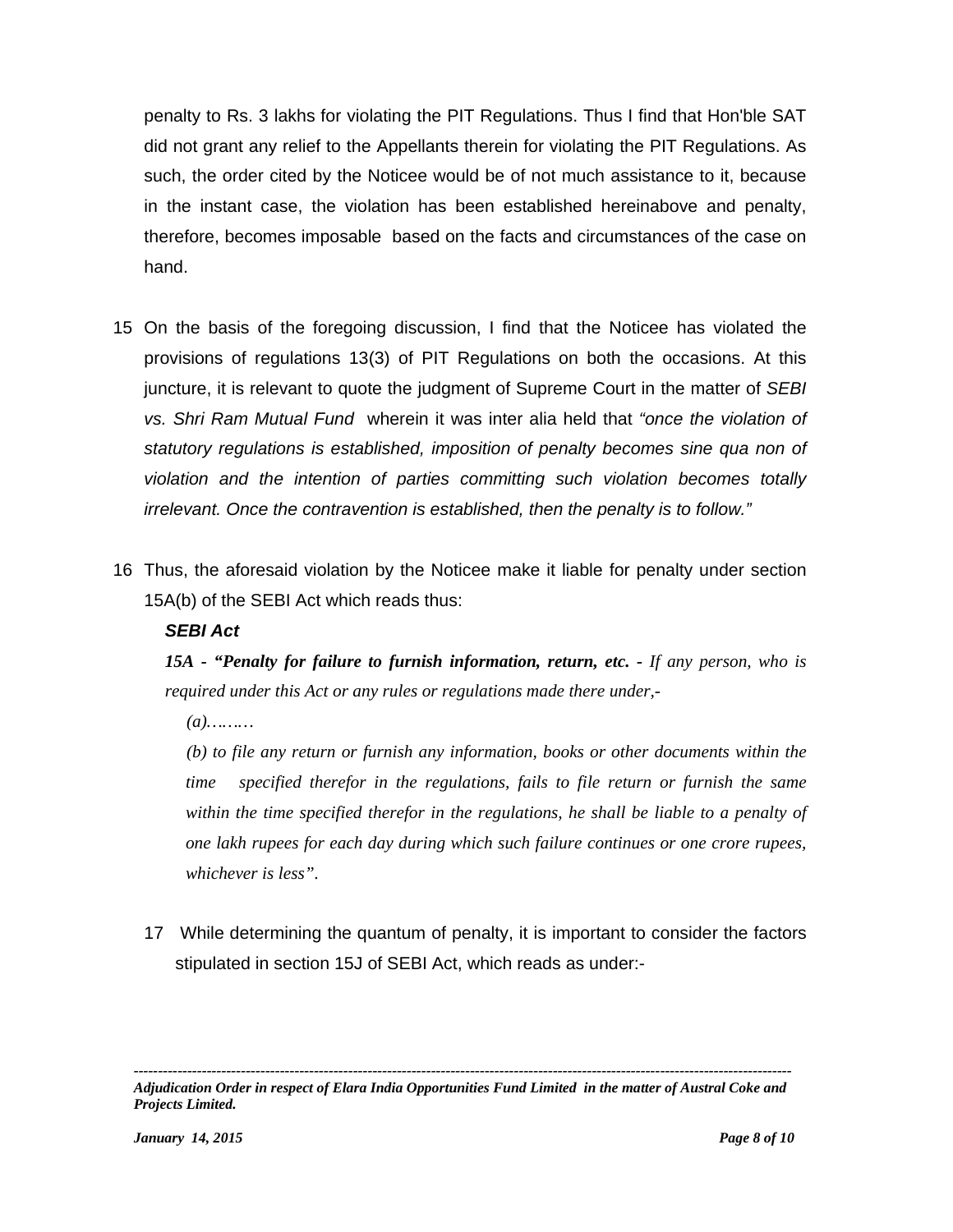#### *Factors to be taken into account by the adjudicating officer.*

*While adjudging quantum of penalty under S.15-I, the adjudicating officer shall have due regard to the following factors, namely:-* 

- *(a) the amount of disproportionate gain or unfair advantage, wherever quantifiable, made as a result of the default;*
- *(b) the amount of loss caused to an investor or group of investors as a result of the default;*
- (c) *the repetitive nature of the default."*
- 18 It is difficult, in cases of this nature, to quantify exactly the disproportionate gains or unfair advantage enjoyed by an entity and the consequent losses suffered by the investors. There is no material on record which dwells on the extent of specific gains made by the Noticee by not making the specified disclosures on the due dates. However the fact remains that by not making the required disclosures, the Noticee had deprived the investors of important information at the relevant time. It is pertinent to mention here that our entire securities market stands on disclosure based regime and accurate and timely disclosures are fundamental in maintaining the integrity of the securities market. There are two instances of non- disclosure and hence the violation committed by the Noticee is repetitive in nature.

#### **Order**

19 After taking into consideration all the facts and circumstances of the case, I am convinced that this is a fit case for imposing monetary penalty on the aforesaid Noticee, Elara India Opportunities Fund Limited. I, in exercise of the powers conferred upon me under section 15- I (2) of the SEBI Act, impose a penalty of `. 10,00,000/- (Rupees Ten lakh only) on the Noticee in terms of section 15A(b) of the SEBI Act. The above mentioned penalty will be commensurate with the violation committed by the Noticee.